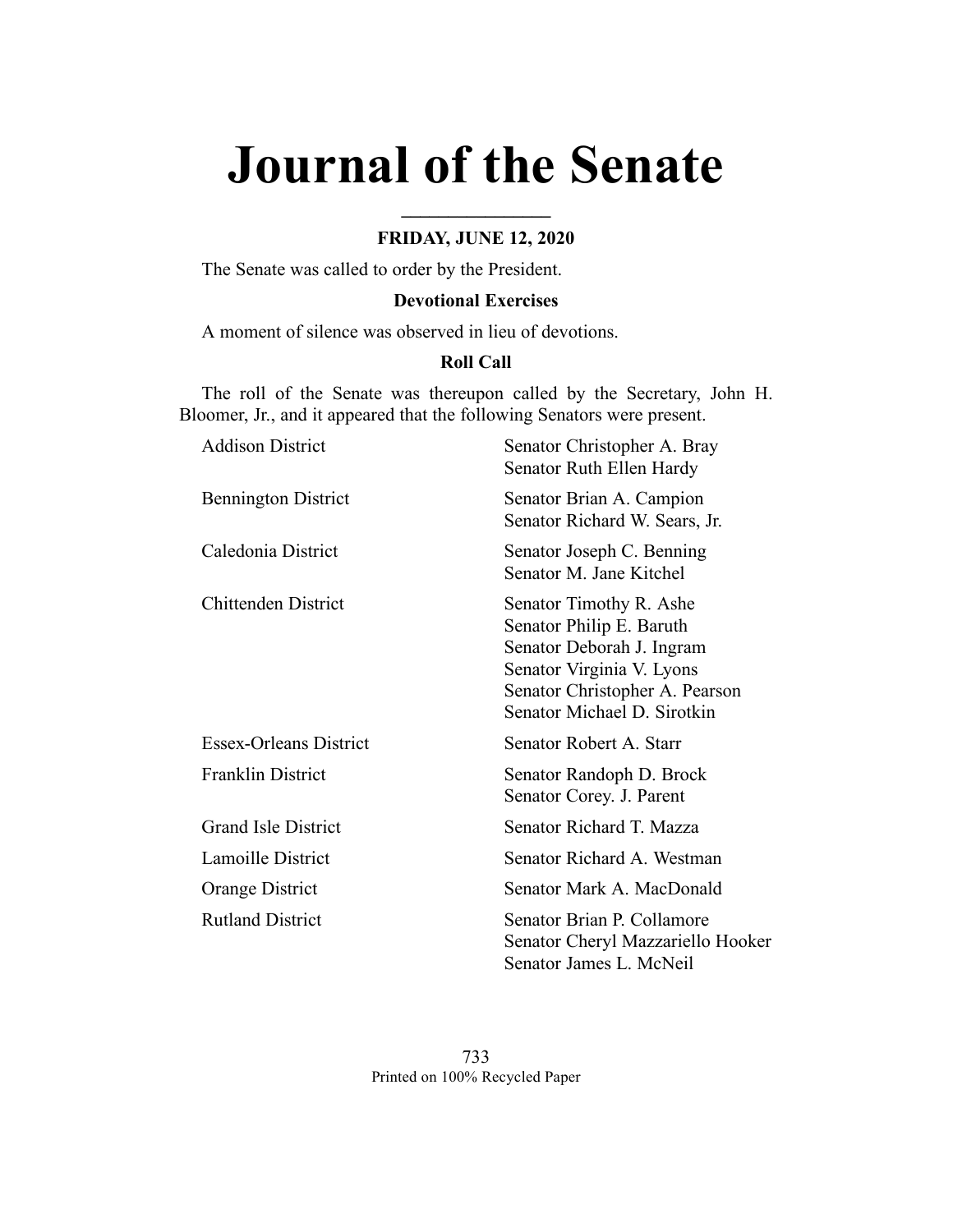| <b>Washington District</b> | Senator Ann E. Cummings      |
|----------------------------|------------------------------|
|                            | Senator Andrew J. Perchlik   |
|                            | Senator Anthony Pollina      |
| <b>Windham District</b>    | Senator Rebecca A. Balint    |
|                            | Senator Jeanette K. White    |
| <b>Windsor District</b>    | Senator Alison Clarkson      |
|                            | Senator Richard J. McCormack |
|                            | Senator Alice W. Nitka       |

# **Rules Suspended; Third Reading Ordered; Rules Suspended; Bill Passed; Bill Messaged**

#### **S. 351.**

Appearing on the Calendar for notice, on motion of Senator Ashe, the rules were suspended and Senate bill entitled:

An act relating to providing financial relief assistance to the agricultural community due to the COVID-19 public health emergency.

Was taken up for immediate consideration.

Thereupon, the bill was read the second time by title only pursuant to Rule 43, and third reading of the bill was ordered.

Thereupon, on motion of Senator Ashe, the rules were suspended and the bill was placed on all remaining stages of its passage.

Thereupon, the bill was read the third time and passed.

Thereupon, on motion of Senator Ashe, the rules were suspended and the bill was ordered messaged to the House forthwith.

#### **Bill Passed in Concurrence with Proposal of Amendment**

#### **H. 558.**

House bill of the following title was read the third time and passed in concurrence with proposal of amendment:

An act relating to exempting the Victims Compensation Board from the Open Meeting Law.

## **Bill Passed in Concurrence**

#### **H. 608.**

House bill of the following title was read the third time and passed in concurrence:

An act relating to incompatible local offices.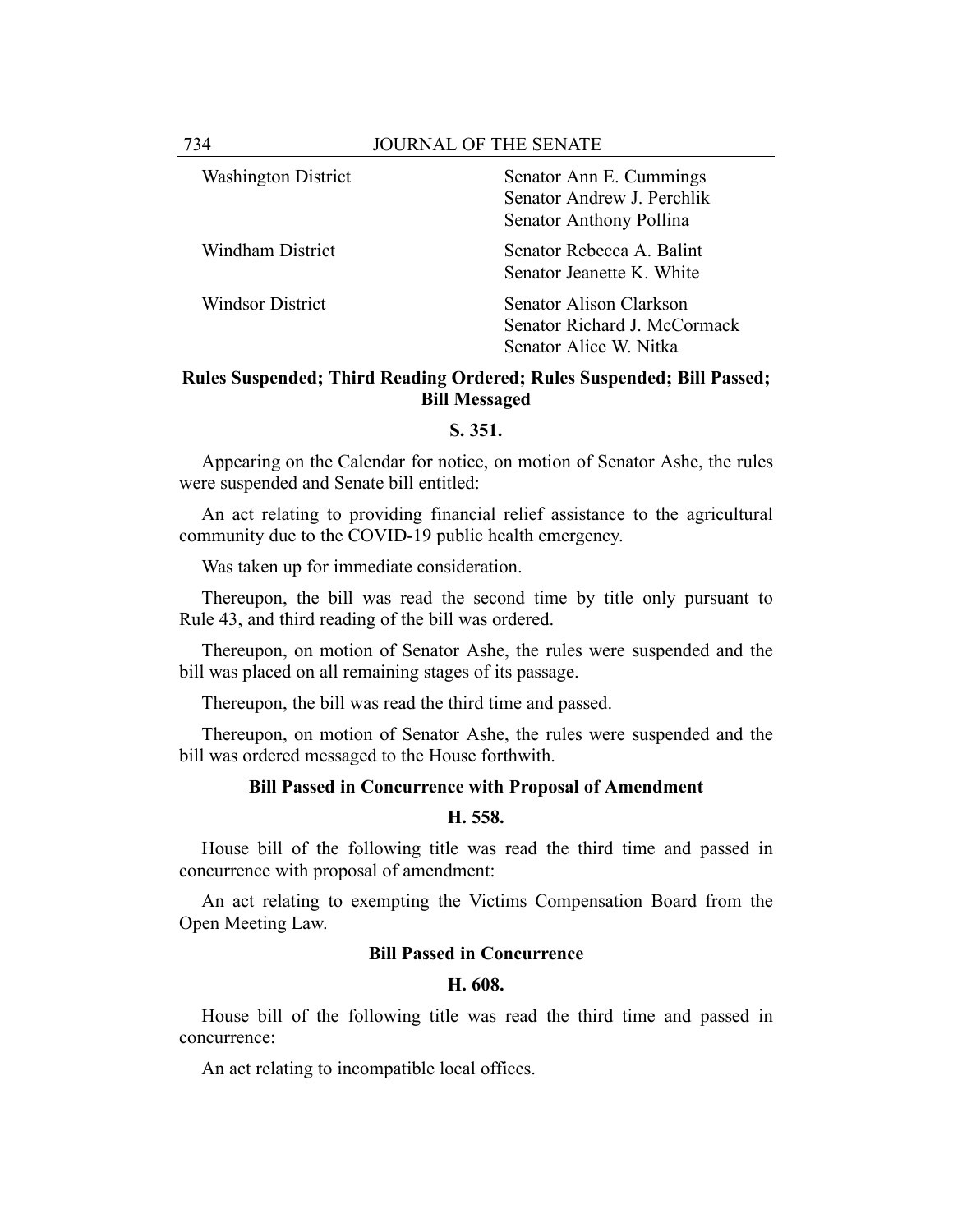## **Third Reading Ordered**

## **H. 958.**

Senator Bray, for the Committee on Government Operations, to which was referred House bill entitled:

An act relating to communications union districts.

Reported that the bill ought to pass in concurrence.

Thereupon, the bill was read the second time by title only pursuant to Rule 43, and third reading of the bill was ordered.

## **Bill Amended; Third Reading Ordered**

# **S. 59.**

Senator Sirotkin, for the Committee on Economic Development, Housing and General Affairs, to which was referred Senate bill entitled:

An act relating to the creation of the Sports Betting Study Committee.

Reported recommending that the bill be amended by striking out all after the enacting clause and inserting in lieu thereof the following:

Sec. 1. SPORTS BETTING; FINDINGS

The General Assembly finds that:

(1) An estimated 28 percent of adults in the United States bet on sports.

(2) Based on current participation rates and expected growth, studies have estimated that Vermont could generate from \$1.1 million to \$4.2 million in gaming revenue taxes.

(3) As of March 2020, 15 states have active legal sports betting operations while an additional five states and Washington, D.C. have enacted laws or adopted ballot measures to permit legal sports betting.

(4) Legislation has also been introduced in at least 26 states, including Vermont, to legalize, regulate, and tax sports betting.

(5) Given the widespread participation in sports betting, the General Assembly finds that careful examination of whether and how best to regulate sports betting in Vermont and protect Vermonters involved in sports betting is necessary.

Sec. 2. SPORTS BETTING; STUDY COMMITTEE; REPORT

(a) Creation. There is created the Sports Betting Study Committee to examine whether and how to regulate sports betting in Vermont.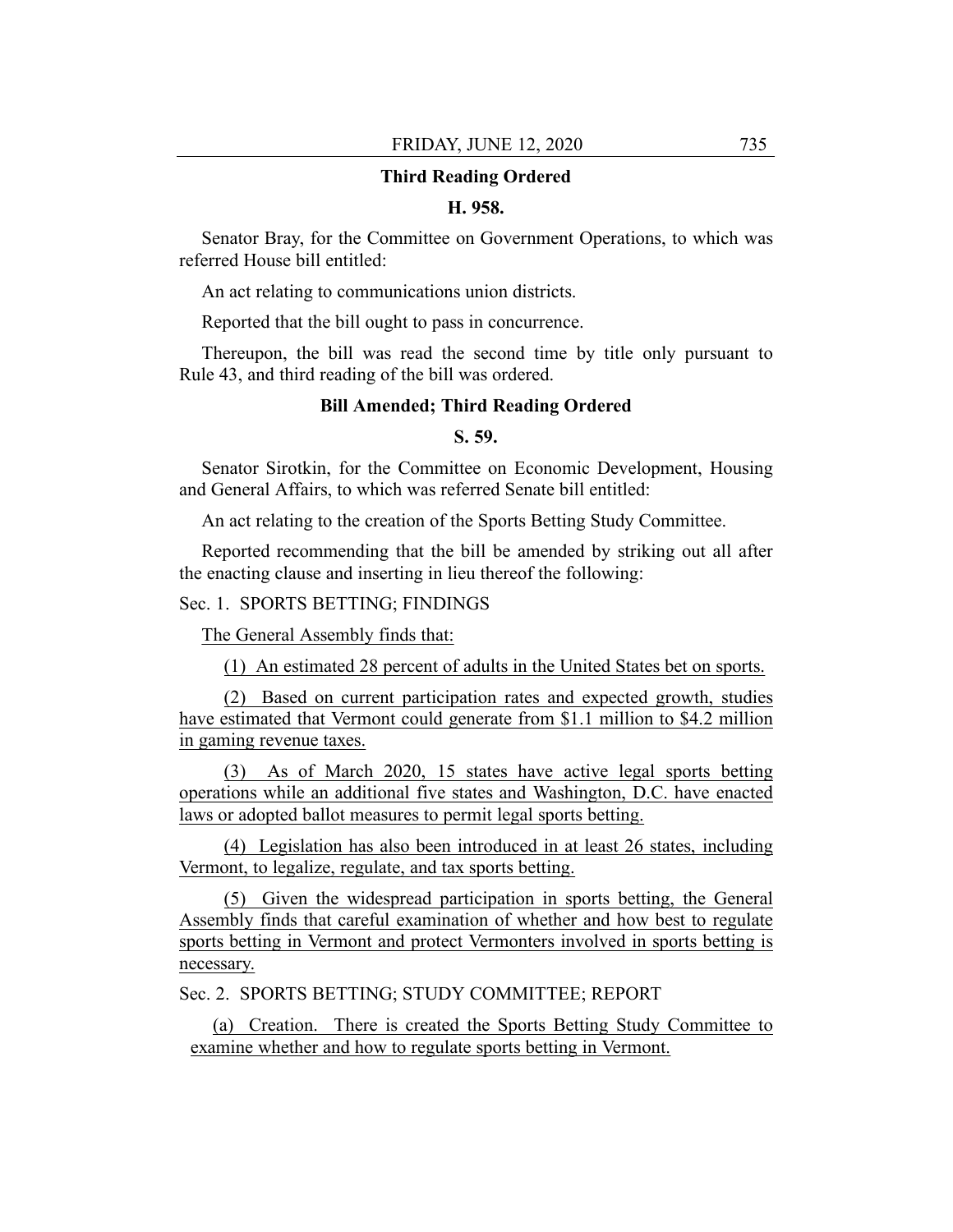(b) Membership. The Study Committee shall be composed of the following members:

(1) the Attorney General or designee;

(2) the Commissioner of Liquor and Lottery or designee;

(3) the Commissioner of Taxes or designee;

(4) the Secretary of State or designee;

(5) the Secretary of Commerce and Community Development or designee;

(6) two current members of the Senate, who shall be appointed by the Committee on Committees; and

(7) two current members of the House, who shall be appointed by the Speaker of the House.

(c) Powers and duties. The Study Committee shall study various models for legalizing, taxing, and regulating sports betting, including the following issues:

(1) studies carried out by other states concerning the legalization, taxation, and regulation of sports betting;

(2) laws enacted by other states to legalize, tax, and regulate sports betting;

(3) potential models for legalizing and regulating sports betting in Vermont, including any advantages or drawbacks to each model;

(4) potential models for legalizing and regulating online sports betting, including any advantages or drawbacks to each model;

(5) potential tax and fee structures for sports betting activities; and

(6) potential restrictions or limitations on the types of sports that may be bet on.

(d) Assistance. The Committee shall have the administrative, technical, and legal assistance of the Office of Legislative Council and the Joint Fiscal Office.

(e) Report. On or before December 15, 2020, the Study Committee shall submit a written report to the House Committee on General, Housing, and Military Affairs and the Senate Committee on Economic Development, Housing and General Affairs with its findings and any recommendations for legislative action.

(f) Meetings.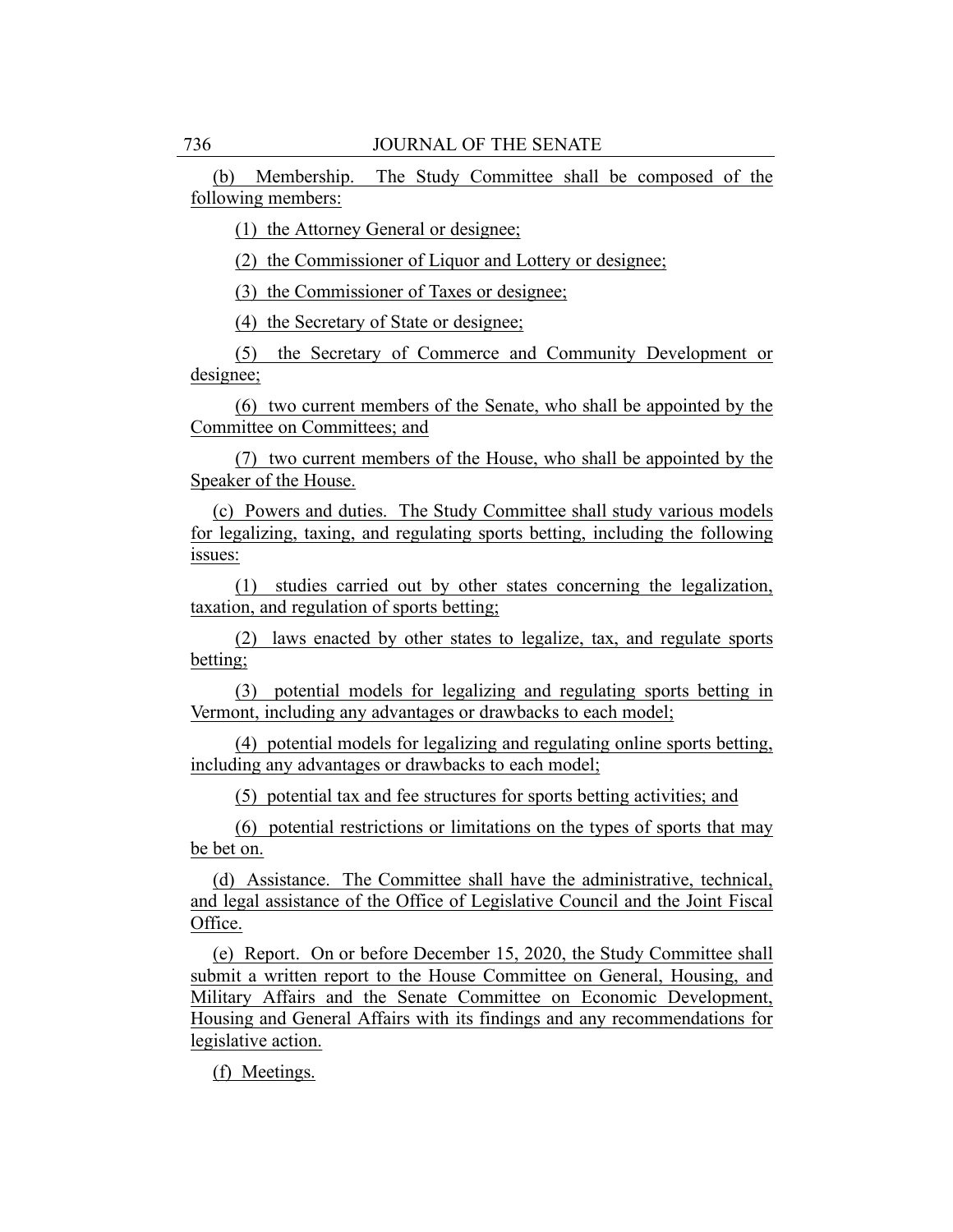(1) The Attorney General or designee shall call the first meeting of the Committee to occur on or before September 1, 2020.

(2) The Committee shall select a chair from among its members at the first meeting.

(3) A majority of the membership shall constitute a quorum.

(4) The Committee shall cease to exist on December 30, 2020.

(g) Compensation and reimbursement. For attendance at meetings during adjournment of the General Assembly, legislative members of the Committee serving in their capacity as a legislator shall be entitled to per diem compensation and reimbursement of expenses pursuant to 2 V.S.A. § 406 for not more than four meetings. These payments shall be made from monies appropriated to the General Assembly.

# Sec. 3. EFFECTIVE DATE

This act shall take effect on July 1, 2020.

And that when so amended the bill ought to pass.

Senator Sears, for the Committee on Appropriations, to which the bill was referred, reported that the bill ought to pass when so amended.

Thereupon, the bill was read the second time by title only pursuant to Rule 43, the recommendation of amendment was agreed to and third reading of the bill was ordered.

## **Rules Suspended; Bills Messaged**

On motion of Senator Ashe, the rules were suspended, and the following bills were severally ordered messaged to the House forthwith:

#### **H. 558, H. 608.**

## **Senate Concurrent Resolutions**

The following joint concurrent resolutions, having been placed on the consent calendar on the preceding legislative day, and no Senator having requested floor consideration as provided by the Joint Rules of the Senate and House of Representatives, were severally adopted on the part of the Senate:

By Senators Parent and Brock,

By Reps. McCarthy and Toof,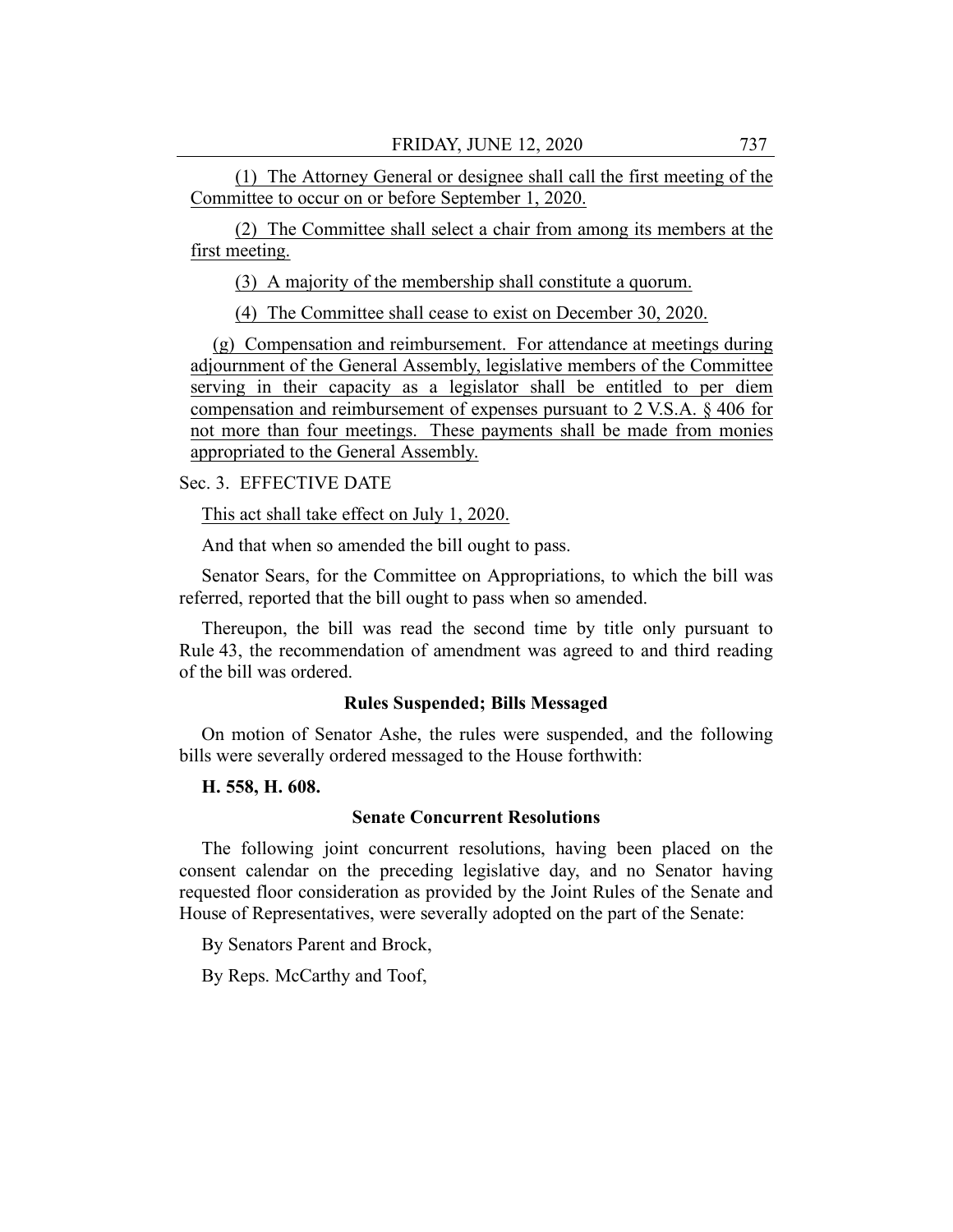#### **S.C.R. 20.**

Senate concurrent resolution congratulating Destiny Thompson on winning first place for Region 1 in Hildene's 2020 Eighth Grade Lincoln Essay Competition.

By Senators Campion and Sears,

By Reps. Bates and others,

# **S.C.R. 21.**

Senate concurrent resolution congratulating Bennington native Alyssa Clark on her remarkable running achievement.

## **House Concurrent Resolutions**

The following joint concurrent resolutions having been placed on the consent calendar on the preceding legislative day, and no Senator having requested floor consideration as provided by the Joint Rules of the Senate and House of Representatives, were severally adopted in concurrence:

By Reps. Hango and others,

By Senators Brock and Parent,

#### **H.C.R. 297.**

House concurrent resolution congratulating O.C. McCuin & Sons of Highgate on its centennial.

By Reps. Potter and others,

By Senators Collamore, Hooker and McNeil,

## **H.C.R. 298.**

House concurrent resolution congratulating the 2020 Mill River Union High School Minutemen Division II championship cheerleading team.

By Reps. Fagan and others,

By Senators Collamore, Hooker and McNeil,

#### **H.C.R. 299.**

House concurrent resolution congratulating the Rutland High School Raiders cheerleading program on winning its sixth consecutive Division I championship.

By Reps. Burke and others,

By Senators Balint and White,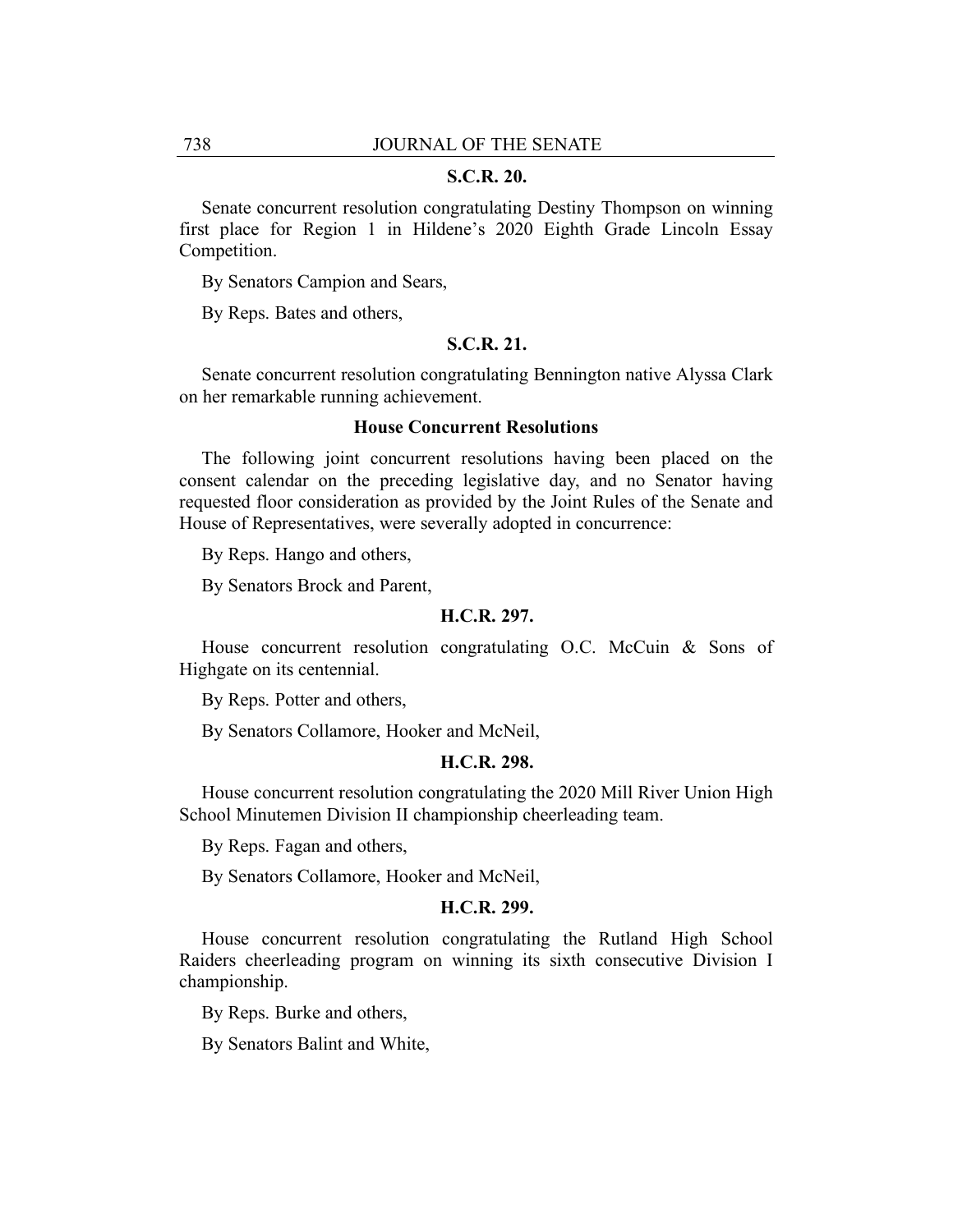## **H.C.R. 300.**

House concurrent resolution congratulating the 2020 Brattleboro Union High School Colonels Division I championship boys' Nordic skiing team.

By Reps. Rogers and others,

By Senators Westman and Benning,

## **H.C.R. 301.**

House concurrent resolution in memory of former Representative Bernard Juskiewicz of Cambridge.

By Reps. Macaig and McCullough,

By Senators Ingram and Lyons,

#### **H.C.R. 302.**

House concurrent resolution honoring former Williston Town Manager Richard McGuire.

By Rep. Long,

## **H.C.R. 303.**

House concurrent resolution congratulating Richard Veitch of Townshend on his designation as the fourth Vermont Cartoonist Laureate.

By Reps. Grad and others,

By Senators Cummings, Pearson and Pollina,

#### **H.C.R. 304.**

House concurrent resolution congratulating the 2020 Harwood Union High School Highlanders Division II championship boys' ice hockey team.

By Rep. Ancel,

#### **H.C.R. 305.**

House concurrent resolution in memory of Robert Irving Barasch of Plainfield.

By Reps. Canfield and others,

By Senators Collamore, Hooker and McNeil,

## **H.C.R. 306.**

House concurrent resolution congratulating the 2020 Fair Haven Union High School Slaters State championship bowling team.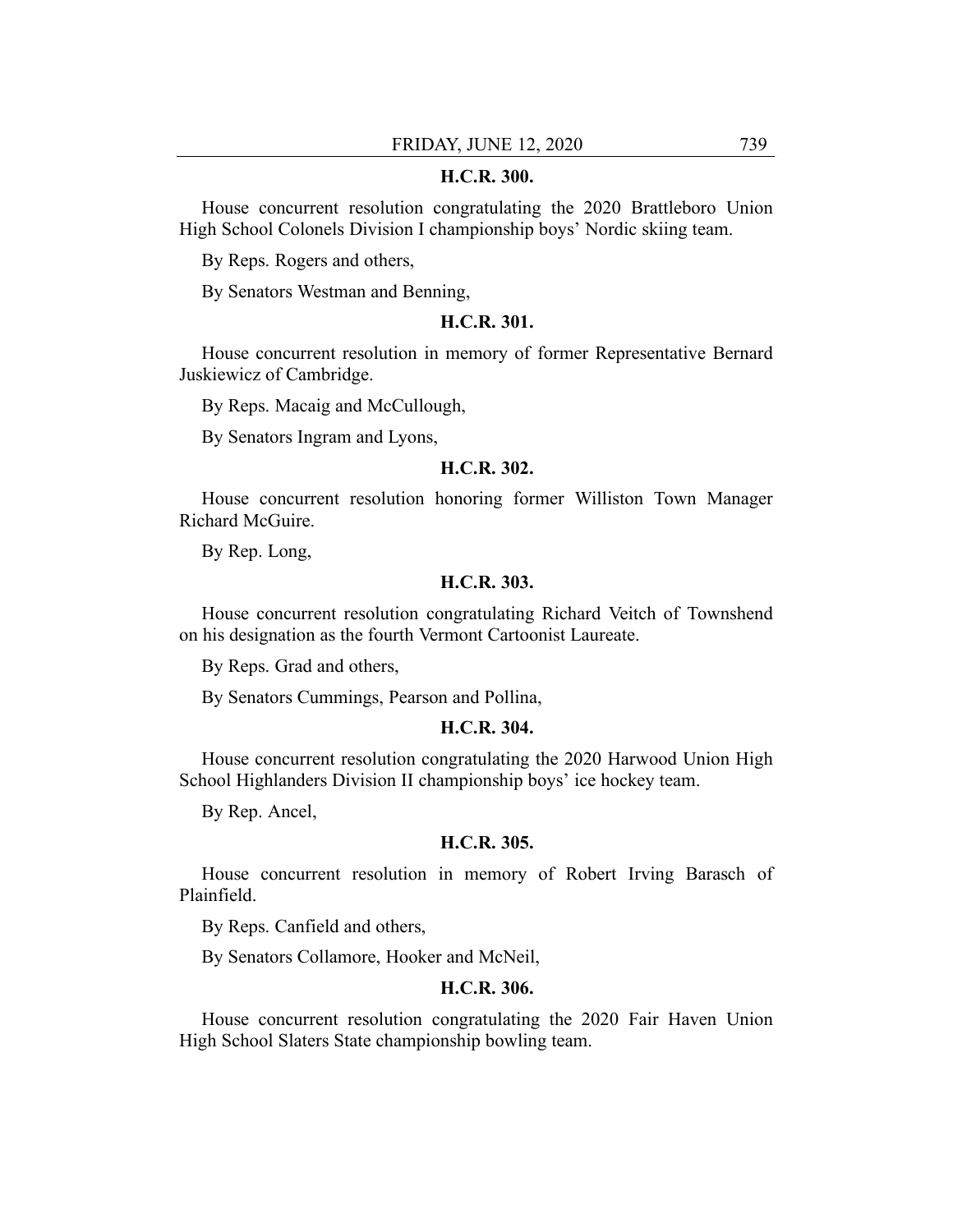By Reps. Canfield and others,

By Senators Collamore, Hooker and McNeil,

## **H.C.R. 307.**

House concurrent resolution congratulating the 2020 Fair Haven Union High School Slaters Division II championship boys' basketball team.

By Reps. Myers and others,

#### **H.C.R. 308.**

House concurrent resolution congratulating the 2020 Essex High School Hornets girls' ice hockey program on winning a second consecutive Division I championship.

By Reps. Morrissey and others,

By Senators Campion and Sears,

#### **H.C.R. 309.**

House concurrent resolution in memory of former Pownal Town Moderator and State Representative Charles B. Palmer of Pownal.

By Reps. Morrissey and others,

By Senators Campion and Sears,

## **H.C.R. 310.**

House concurrent resolution congratulating the Mount Anthony Union High School Patriots on winning a 32nd consecutive State wrestling championship.

By Reps. Christie and others,

By Senators Clarkson, McCormack and Nitka,

## **H.C.R. 311.**

House concurrent resolution congratulating the 2020 Hartford High School Hurricanes Division II championship girls' indoor track and field team.

By Rep. Potter,

#### **H.C.R. 312.**

House concurrent resolution congratulating the Rutland County Agricultural Society on the 175th anniversary of the Vermont State Fair.

By Reps. Marcotte and Page,

By Senators Rodgers and Starr,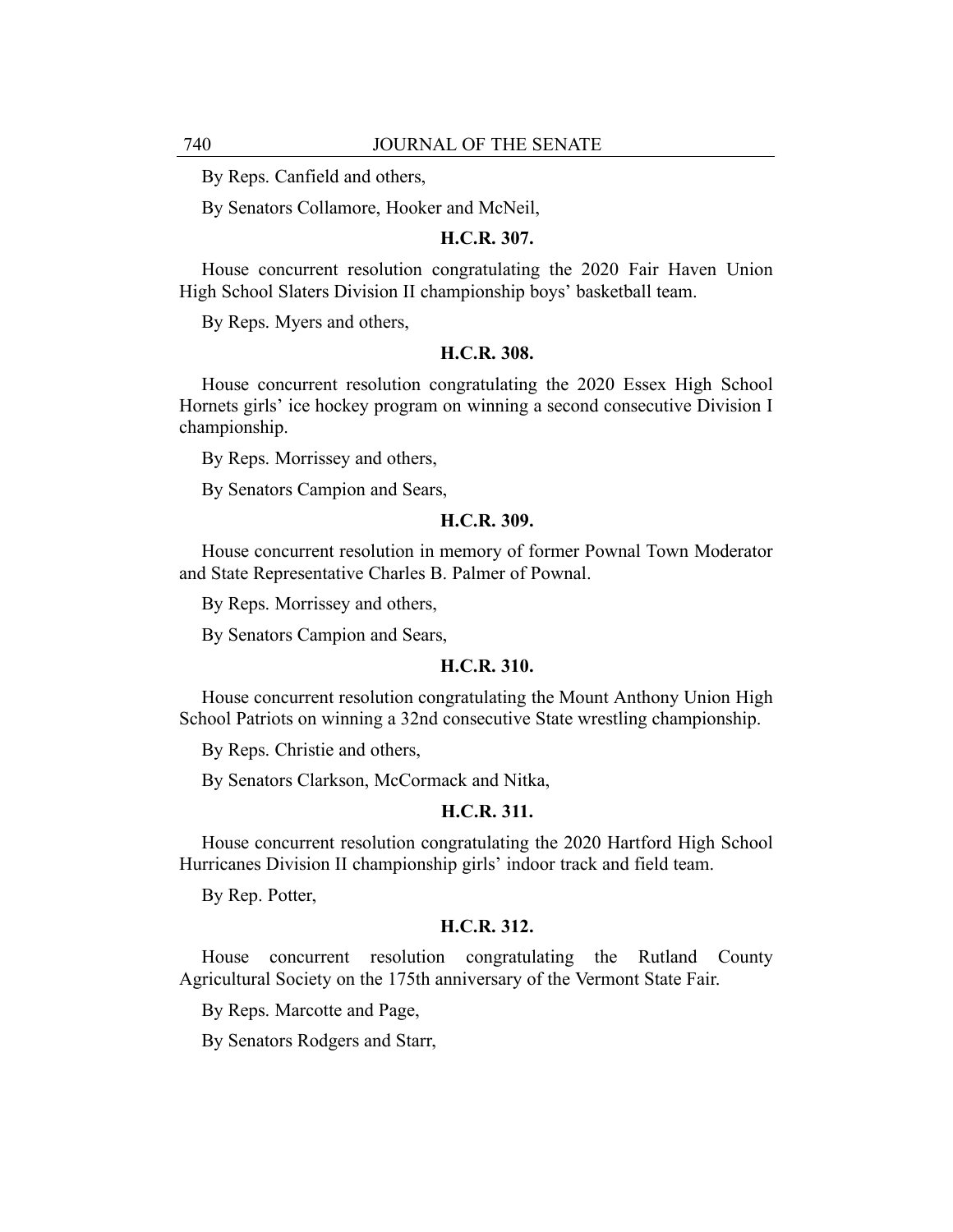## **H.C.R. 313.**

House concurrent resolution honoring Steven Edgerley for his outstanding community leadership in Orleans County.

By Reps. Strong and others,

By Senators Rodgers and Starr,

#### **H.C.R. 314.**

House concurrent resolution designating Wednesday, September 23, 2020 as Alexander Twilight Day in Vermont.

By Reps. Austin and others,

By Senator Mazza,

#### **H.C.R. 315.**

House concurrent resolution congratulating Madison Chagnon of Colchester on her selection by the Burlington Free Press as Miss Hockey 2020.

By Reps. McFaun and others,

By Senators Cummings, Perchlik and Pollina,

#### **H.C.R. 316.**

House concurrent resolution congratulating the 2020 Spaulding High School Crimson Tide Division II championship girls' ice hockey team.

By Reps. Masland and Briglin,

By Senator MacDonald,

#### **H.C.R. 317.**

House concurrent resolution congratulating the 2020 Thetford Academy Panthers Division II championship boys' indoor track and field team.

By Reps. Masland and Briglin,

By Senator MacDonald,

#### **H.C.R. 318.**

House concurrent resolution congratulating the Thetford Academy Panthers boys' basketball program on winning a second consecutive Division III championship.

By Reps. Sullivan and others,

By Senators Campion and Sears,